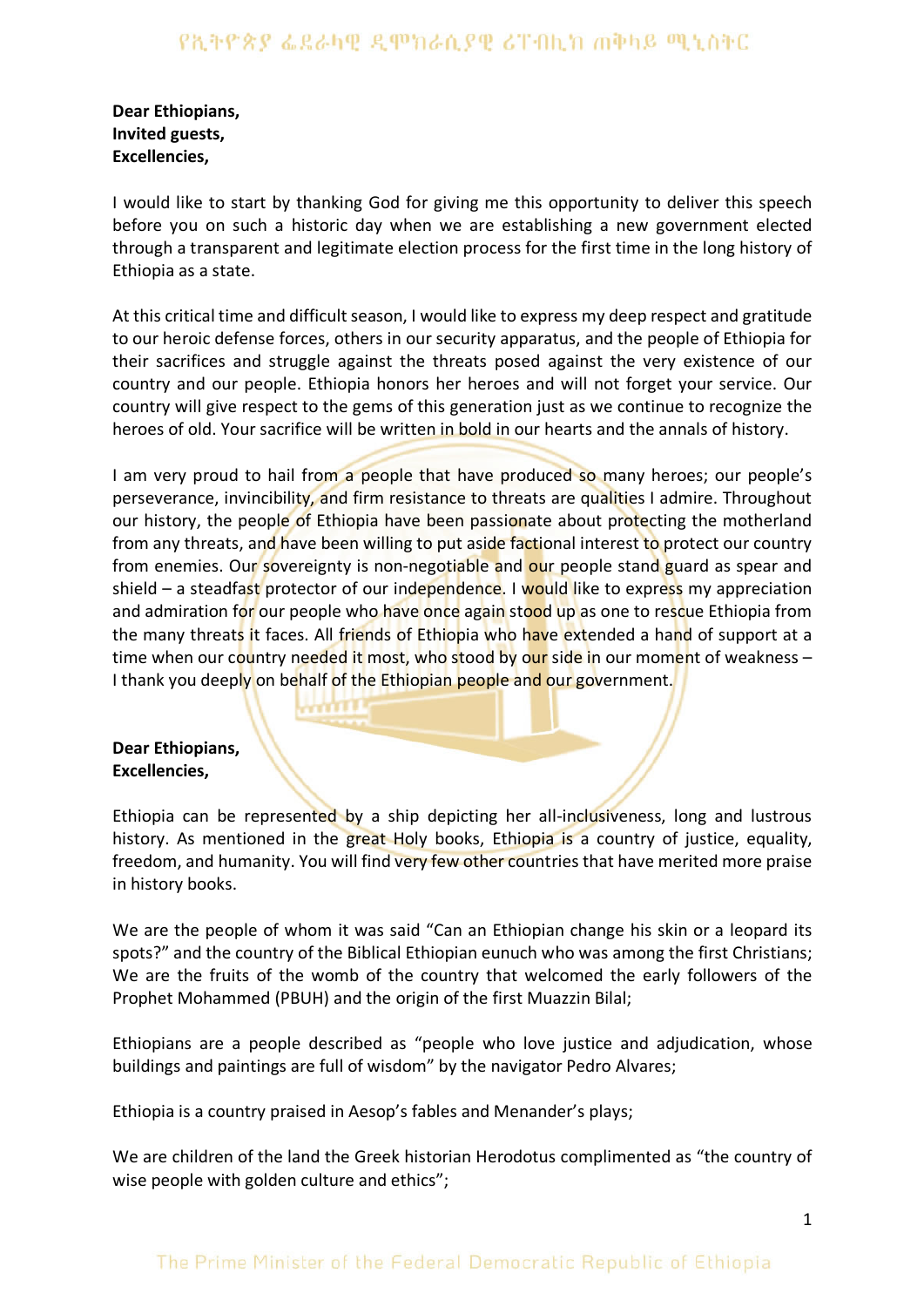A country whose historicity has been verified by modern archeologists;

Ethiopia: highly regarded by the likes of Marcus Garvey and Du Bois; a leader in the anticolonialism and anti-apartheid struggle that went beyond its own battles to sacrifice its limited resources for the freedom of Africa; highly regarded in the esteem of the likes of Nelson Mandela who beautifully described Ethiopia as the country that "unearth[ed] the roots of what made me an African."

When some today challenge us and doubt our capacity to carry on, we open our history books and show them our forefather's feats of heroism; we invite them to witness the journey our generation has embarked upon to ensure Ethiopia's prosperity.

We have no doubt that our tomorrow will be even better than yesterday; the only question is whether we are able to see this hope and are determined to act accordingly to make it a reality. Ethiopia will prosper to the extent we are willing to change and form a joint vision to effect change. This is the time for Ethiopia to shake off her burdens and stand tall – we, the Ethiopians of today, have a historic duty to seize this moment and work to realize it. We are entrusted with the great task of renewing our ship – Ethiopia's – engine, protecting her from the waves and storm, picking up the anchor, and beginning the journey; the coming generations will in turn work to ensure the ship keeps her course and perseveres.

## **Dear Ethiopians, Excellencies,**

In the past half-century, our country has waged a serious struggle to establish democracy in our government. We have reached today having passed through many ups and downs on this journey between many hopes and fears, opportunities and threats. For many years, our people – from farmers to pastoralists, from urban to rural dwellers, from men in uniform to academicians, from the youth to those advanced in age, from the elite to common folks - have struggled and greatly sacrificed to advance their demands for recognition of identity, equality, freedom, equitable use of resources.

Although the 6th National Election was not without blemish and limitations, it was a monumental occasion that has opened a new chapter in our longstanding quest to establish a democratic system – it has definitely taken us a step forward. We have now reached a stage where power emanates from the will of the people as expressed through the ballot – and not from the hereditary line, from the barrel of guns, nor from conspiracy and deceitful machinations.

Our people have carried out their civic duty and participated in the election despite the torrents of challenges – not giving up, unhindered by COVID and other natural and manmade disasters; not discouraged by the challenges posed against our sovereignty; not giving in to the pressure from external threats; persevering in the face of security threats, and participated in the election process.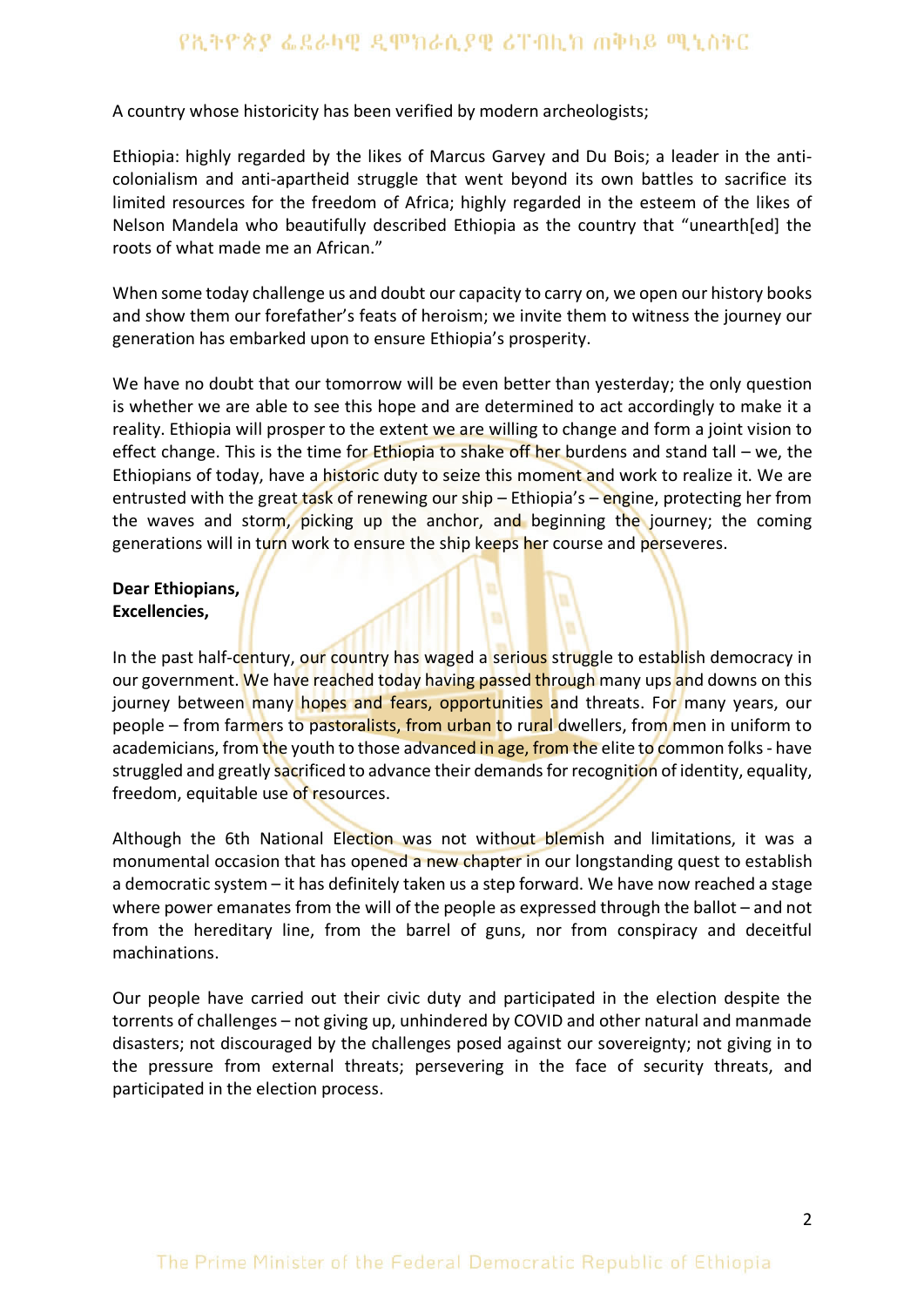## **Dear Ethiopians Excellencies,**

The outcome of the election does not make a single party a victor; it is not only a success for the government. The victory is for Ethiopia as a country and Ethiopians as people – a great success we should properly celebrate and can harness to fill many gaps if we duly recognize it. We should take note that the many political and economic problems that have piled on for years cannot be resolved through one party's leadership alone, and instead unite to resolve the many compounded issues we face.

On our side, we commit to an inclusive and participatory process that will help build an Ethiopia that is by all, from all, and to all. We will work to ensure our political system will be a result of our agreed compromises instead of only a reflection of the winner's interest. A look at our history clearly shows that our internal divisions have made us vulnerable to attacks from our enemies. Oromo fathers say "Walii-galan alaa galan" meaning "those who agree can come inside; those who deliberate and consult, will find solutions for pressing problems."

Going forward, we will work to embrace our diversity as beauty; reconcile our conflicts while respecting our differences; strengthen our multinational unity and collectively achieve new heights. We will conduct national consultations and discussions to narrow our political differences. We will include all who believe in resolving problems through discussions. The process will not just be consultations among political elites but will instead ensure participation of all parts of society and led by Ethiopians with the aim to find homegrown solutions.

Ethiopia is a mother, a legacy, a country to us all – our common home. Our country is still in the making and we, today's generation, have a lot of work ahead of us: there remain many historical wounds to be healed, crises that need answers. Instead of giving its back to tomorrow and focusing on historical contradictions, our generation should focus on finding solutions to our country's current problems.

We should be students of history, but not be its prisoners as we plot to take revenge for historic wrongs. Our responsibility is to pass on Ethiopia in a better shape and condition than what we received.

# **Dear Ethiopians, Excellencies,**

The conflict in northern Ethiopia born out of betrayal and arrogance this past year has cost our country dearly. This war was created by few individuals who were intent on destabilizing the country unless they could be in charge to turn the wheels as they pleased. This enemy, aided by its supporters, armed itself and committed a heinous crime against the northern command of our defense forces.

When we recently pulled back our forces with hopes the enemy would come to its senses, instead they armed and put children on the battlefield; destroyed public resources; demolished schools and health centers; dismantled families, murdered innocent civilians; killed cattle vital to farmers' livelihoods; desecrated holy sites.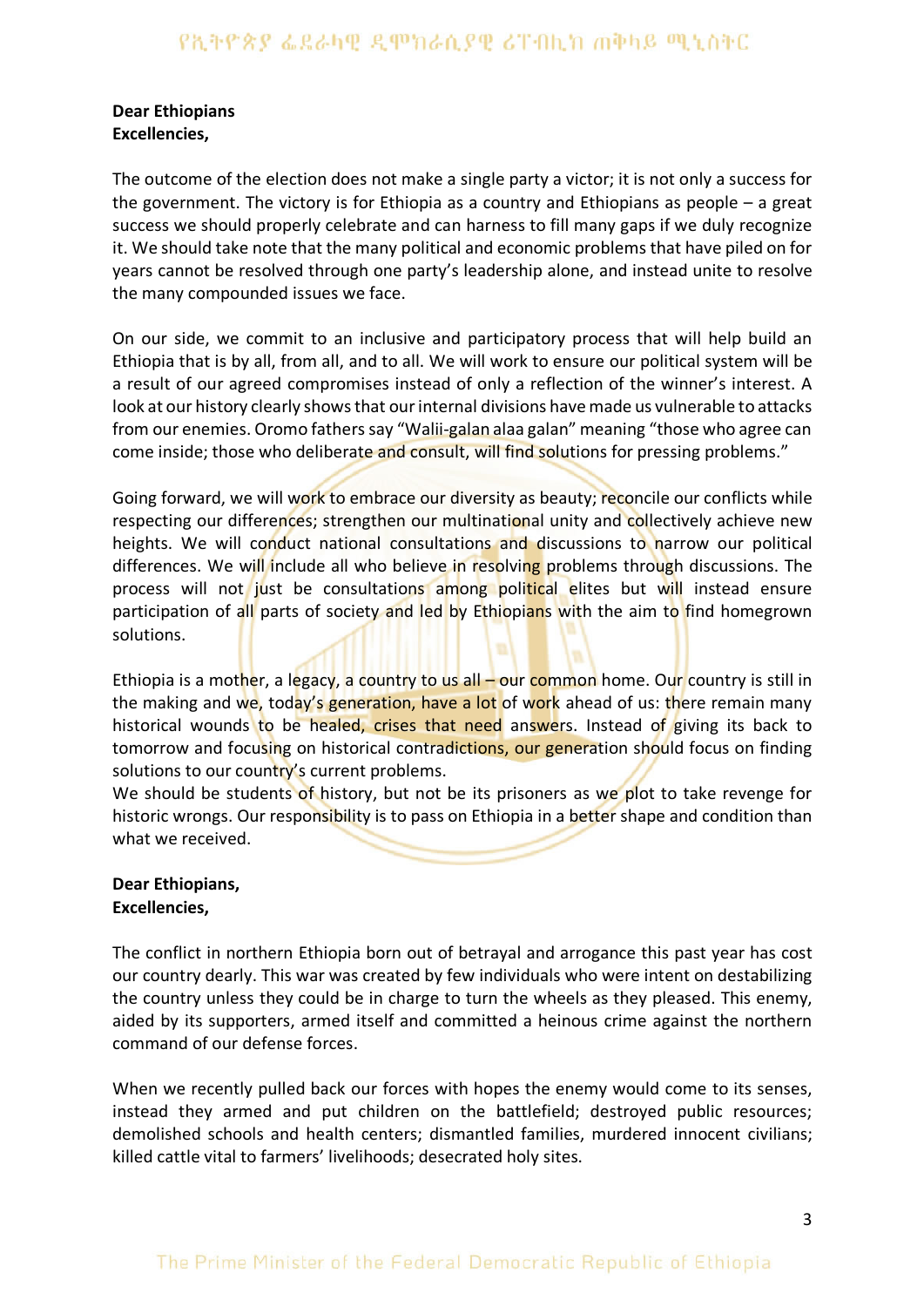# የኢትዮጵያ ፌደራካዊ ዲሞክራሲያዊ ሪፐብኪክ ጠቅካይ ሚኒስትር

When such an attack was waged against our beloved country, we had no choice but to relaunch the mission to enforce the rule of law. The main goal of our mission is to stop the perpetrators of such violence and destruction. Our fight is only with those anti-Ethiopian forces that are intent on threatening the very existence of our country, turning people against each other, stealing and looting our resources to fill their pockets and usurp power. We will exert all effort, take any action, and pay every sacrifice necessary until this existential threat is removed and the peaceful continuity of Ethiopia is assured.

Ethiopia will build a strong and efficient peace and security apparatus to properly protect itself against internal and external threats and continue to fully protect its national interests.

#### **Excellencies,**

At this critical time as we are working to fend off threats against our national sovereignty. The international pressure we faced has made us look back at our history: on the one hand, we have always had countries, people, institutions, and individuals who stand with us in our time of need; on the other hand, we have witnessed many betrayals as we strive to stay committed to principles.

We have once again seen how some have betrayed us while others continue to stand by our side. Ethiopia seeks the partnership of our friends in our quest to achieve prosperity, but no friendship can be sustained at the cost of our national honor and sovereignty. Our doors will remain open to all countries that approach us in a spirit of cooperation and we look forward to their support, advice, and good wishes.

#### **Dear African Brothers and Sisters,**

We Ethiopians firmly believe that we need to strengthen our capacity to produce African solutions to the many natural and manmade challenges we face as a continent. We will work harder than before to carry out our responsibility under the principle of "African solutions to African problems" to create a united, peaceful, and prosperous Africa that protects our continental interests in world stages.

We have a quote that says "may your neighbor sleep in peace so you will sleep in peace." In our region, we have more that unites than divides us. It is imperative for us to work in the true spirit of African solidarity and of cooperation if we are to protect our neighbors' peace and ensure our bright collective destiny. As Gamo father's say "if you do not farm with others one year, you will farm alone for seven years" - so it is in our Region: if we create synergy by pooling together our individual strengths, the challenges we face will pale in comparison to our collective resources.

#### **Excellencies**

Beyond the multiple economic and social benefits, it creates for our country, the Grand Renaissance Dam is a huge project that promotes good neighborliness and regional integration. For us Ethiopians, the Abay river represents significant symbolic importance beyond its economic utility. Abay represents our determination to rise up to challenges, stand on our own feet and unite for good.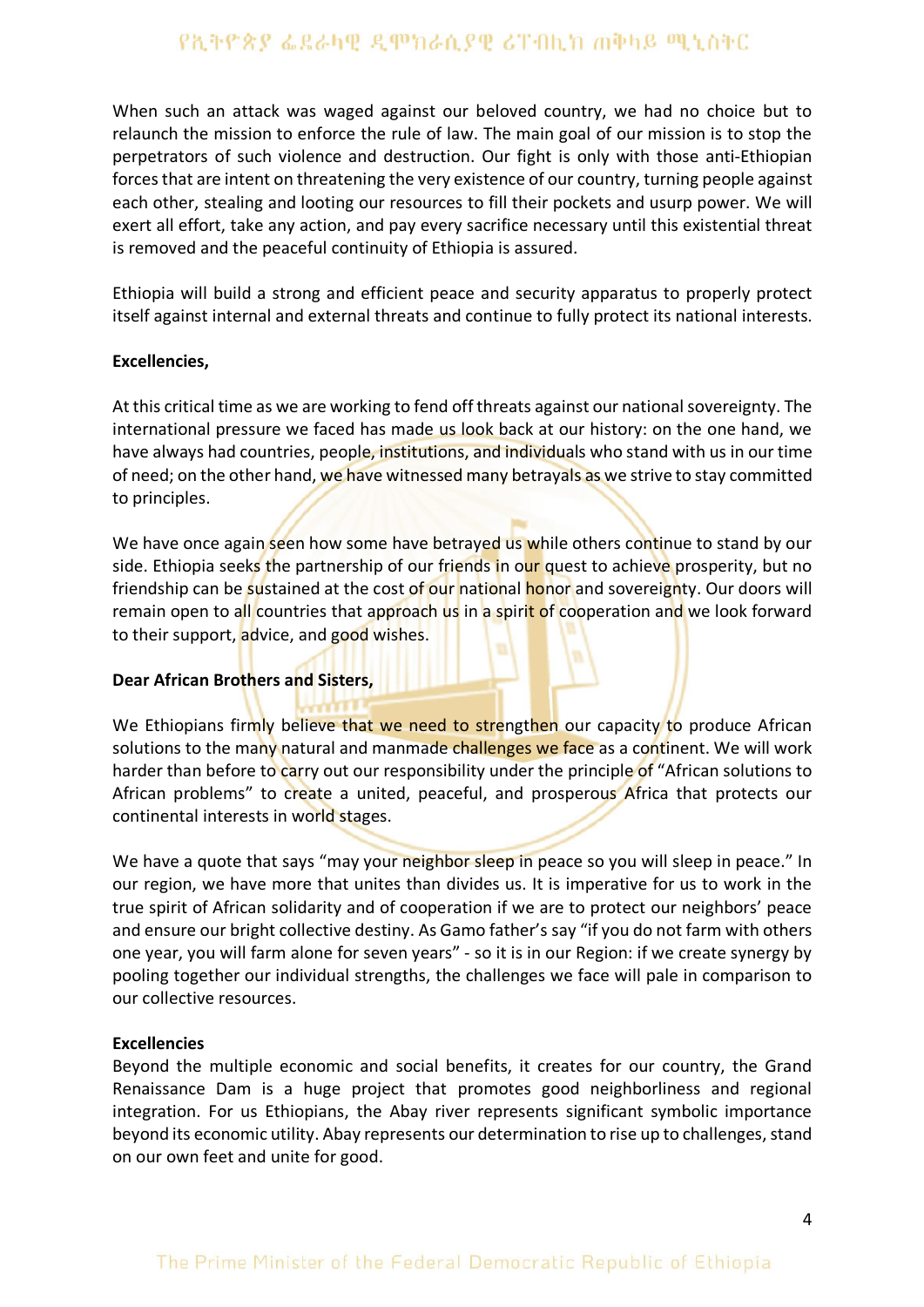# የኢትዮጵያ ፌደራካዊ ዲሞክራሲያዊ ሪፐብኪክ ጠቅካይ ሚኒስትር

All Ethiopians from children to seniors, city, and town, north to south, east to west are determined to contribute to this project united together by the hope and confidence that Abay inspires. We are ready to work to ensure collective benefits, stronger regional integration, and a mutually beneficial outcome for all our neighbors and children of Abay. Dear Compatriots,

We shall work to ensure that our economy is diversified with multiple actors, multiple sectors, and will be beneficial to the multitude. We shall work relentlessly to build a private sector-led economy that is governed by market principles and is supported by the government; an economy that is competitive and linked to international trade and investment, capable of ensuring fast and equitable growth, creates ample and reliable job opportunities for our citizens with a view to bringing to reality our aspiration for a prosperous Ethiopia.

Although efforts to address macroeconomic imbalances have yielded some results, we recognize that inflation and the ever-increasing cost of living have made life difficult. The Government understands very well that the brunt of these problems is borne by the poor. One of the priority tasks of the government in the coming years will be reigning in inflation.

# **My fellow Ethiopians, Excellencies,**

Our well-intentioned aspirations and goals will only have meaning when we develop a capacity to implement them. We need to establish a government that is thoughtful, plans and executes - not merely one that dreams. We have had plans that never left shelves, projects commenced but could not be brought to completion - these have held us back from making progress and caused some digressions.

As of today, we need to extricate ourselves of such customs and commit to adopting a culture of finalizing what we initiated to address the grievances and sufferings of our citizens. We will espouse corrective measures to address such limitations and create a technology-enabled, transparent, and efficient public administration system. More importantly, in the coming years, we will engage in initiatives that would identify corruption not just as a minor infraction - but as a problem that poses serious national security and existential threat.

#### **My esteemed countryfolk, Excellencies,**

While our reforms journey has registered significant achievements, we have also encountered numerous challenges. We still live in a country in which not so few individuals and groups believe that they will be exposed if justice prevails, will be suffocated if democracy entrenches, and identify equality as subjugation. We need to realize that our national drive to prosperity will continuously face serious predicaments. We need to build on our past successes, remedy our shortfalls and rise up with new ideas, novel perspectives, and an orientation that can redeem the years ahead.

We recognize that our enterprise to institutionalize the reforms within the wider public will occasionally entail blunders on our part. But we anticipate that those who would come after us would perfect our shortfalls and reinforce our achievements.